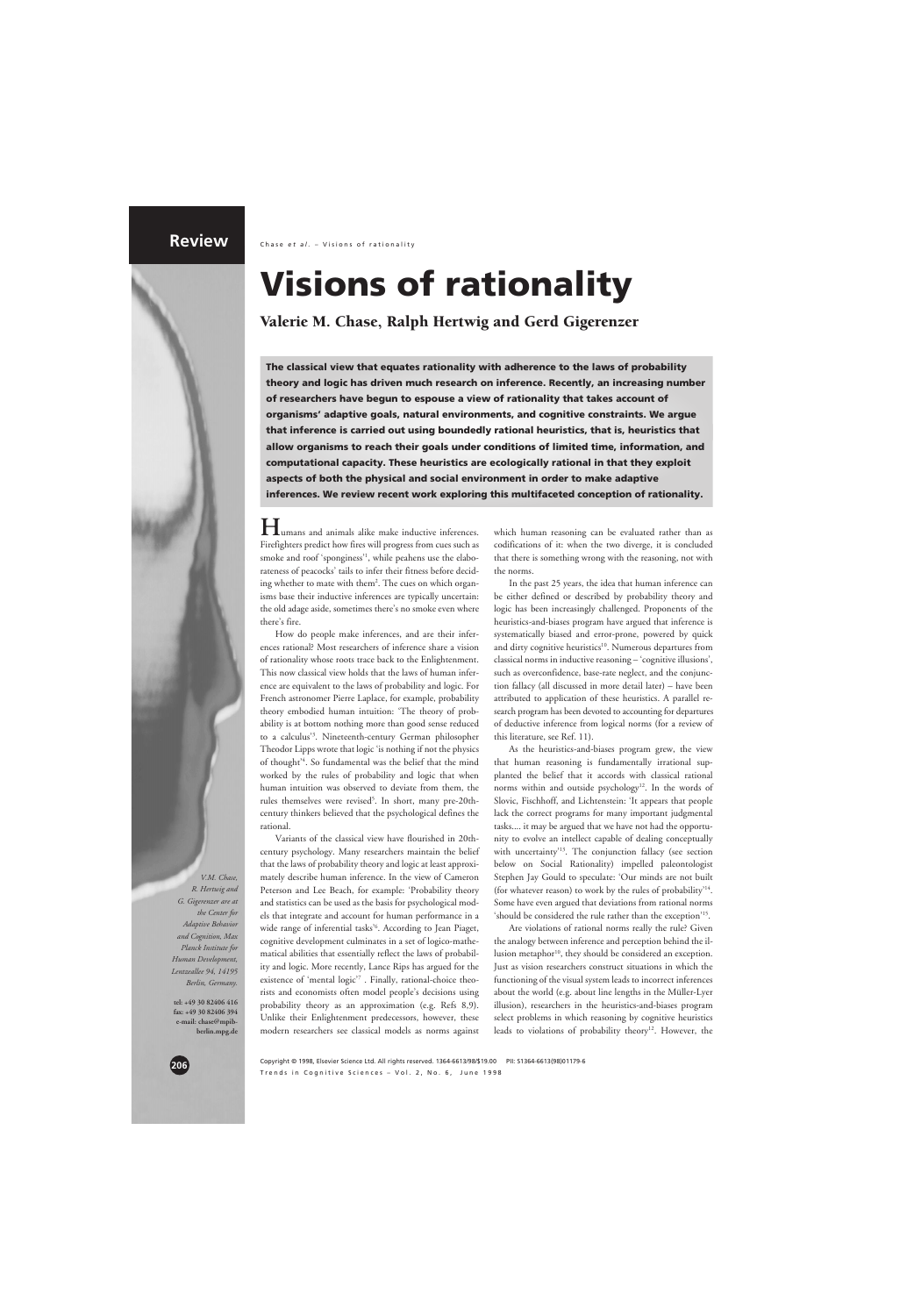conclusions they draw from such unrepresentative designs often differ sharply from those drawn by researchers of perception. Vision scientists do not conclude from the robustness of the Müller-Lyer illusion, for instance, that people are generally poor at inferring object lengths. However, many advocates of the heuristics-and-biases program conclude from the cognitive illusions found in laboratory tasks that human judgment is subject to severe and systematic biases that compromise its general functioning<sup>16,17</sup>.

How does judgment look when one does not select problems systematically? The use of representative design, which entails simulating real-world conditions of interest in order to test and evaluate human performance<sup>18-20</sup>, casts new light on inference. For instance, studies have shown that when people are tested on a representative sample of general knowledge questions, the overconfidence bias found in selected samples of questions disappears (e.g. Refs 21–23; but see also Ref. 24). In a recent meta-analysis of confidence judgments in more than 40 general knowledge tasks, Peter Juslin and colleagues<sup>25</sup> found an average overconfidence of practically zero). In addition, people's estimates of the frequency with which letters of the alphabet appear in various positions within words are better calibrated when participants judge a large, representative sample of letters<sup>26</sup> rather than a small, selected sample<sup>27</sup>. While systematic design, such as that employed in the heuristics-and-biases program, is often desirable when we want to decide between cognitive models, only representative design allows us to evaluate the quality of human judgment in the real world.

## *Problems with the classical definition of rationality*

Despite their disagreements, proponents of the neo-Enlightenment view and the heuristics-and-biases view agree on one critical point: rationality requires reasoning in accordance with the rules of probability theory. Even if we provisionally accept this definition of rationality (which we will challenge shortly), we still see three major problems with it. First, no single conception of probability is shared by all statisticians and philosophers. The applicability of the rules of probability theory to unique events is hotly disputed, with some contending that they apply to unique events and others arguing that they apply only to classes of events<sup>28</sup>. For someone who interprets probability in the latter, strictly frequentistic sense, these rules are irrelevant to the many tasks involving unique events studied in the heuristics-and-biases program. In our view, wherever a norm's applicability depends on our interpretation of probability in this way, we are not justified in treating it as an unequivocal norm of sound reasoning (Refs 29,30; for a recent debate on this point, see Refs 31,32).

The second problem with the classical definition of rationality is its blindness to content and context. In much research on inference, the rules of probability are taken *a priori* as normative, and content is only later filled in. In other words, rather than following the practices of good statisticians, who tailor statistical models to suit specific problems, those who subscribe to this definition of rationality sometimes fail to analyse problem content and people's assumptions about it. Unless this is done, we cannot interpret their judgments. In studies of Bayesian inference, for example, participants

might make intelligent assumptions that render some of the given information irrelevant to their judgments, which can be mistaken for neglect of base-rate information<sup>33</sup>.

The third and most serious problem we see with the classical definition of rationality is that, beyond the simple problems used in most research, it makes unrealistic demands of the mind. In the real world, matters are more complicated than the simple content-blind norms tested in most laboratory problems assume. Here, Bayes' theorem and subjective expected-utility maximization often become mathematically complex and computationally intractable. Moreover, in many situations, a rational model cannot even be specified because the problem space is unbounded (see Refs 34 Appendix, 35). Expecting people's inferences to conform to classical rational norms in such complex environments requires believing that the human mind is a 'Laplacean demon'36: a supercalculator with unlimited time, knowledge, and computational power.

Is there any view between the two extremes we have so far considered, namely, that the mind is an omniscient, omnipotent Laplacean demon or that it simply 'lacks the correct programs'13 for making many important judgments? Herbert Simon set the stage for what we consider the most promising alternative: 'Human rational behavior… is shaped by a scissors whose two blades are the structure of task environments and the computational capabilities of the actor<sup>37</sup>. In other words, rationality cannot be defined except by reference to environmental and cognitive constraints. Moreover, rationality is a tool for helping organisms to reach their real-world goals, not necessarily to conform to rational norms. In Simon's own words: 'Reason is… a gun for hire that can be employed in any goals we have'38. In the remainder of this review, we describe how recent researchers have used Simon's scissors analogy to fashion a new area of research on human inference.

### **Bounded rationality**

The human mind has to solve important and complex problems – such as deciding whom to marry – under conditions of limited time, knowledge, and computational capacity. Consider Charles Darwin, who methodically listed the pros and cons of marriage and bachelorhood before deciding to marry Emma Wedgewood. Despite his willingness to take such an analytic approach to deciding affairs of the heart, Darwin could not have hoped to make this decision rationally in any classical sense. Suppose that he had attempted to maximize his subjective expected utility. While he deliberated about whether marrying was the right choice, listing each of the infinite conceivable consequences of marrying and not marrying, assigning probabilities to each, and searching for more information about his prospective wives, they would all most likely have married other men (not to mention had children and died). Even if they were infinitely patient, he would still need an infinite number of supercomputers to integrate all of this information for him.

What does Darwin's dilemma illustrate? First, life's important problems cannot necessarily be solved by optimization because the space of possibilities that must be taken into account is often unlimited. Second, even when this

**207**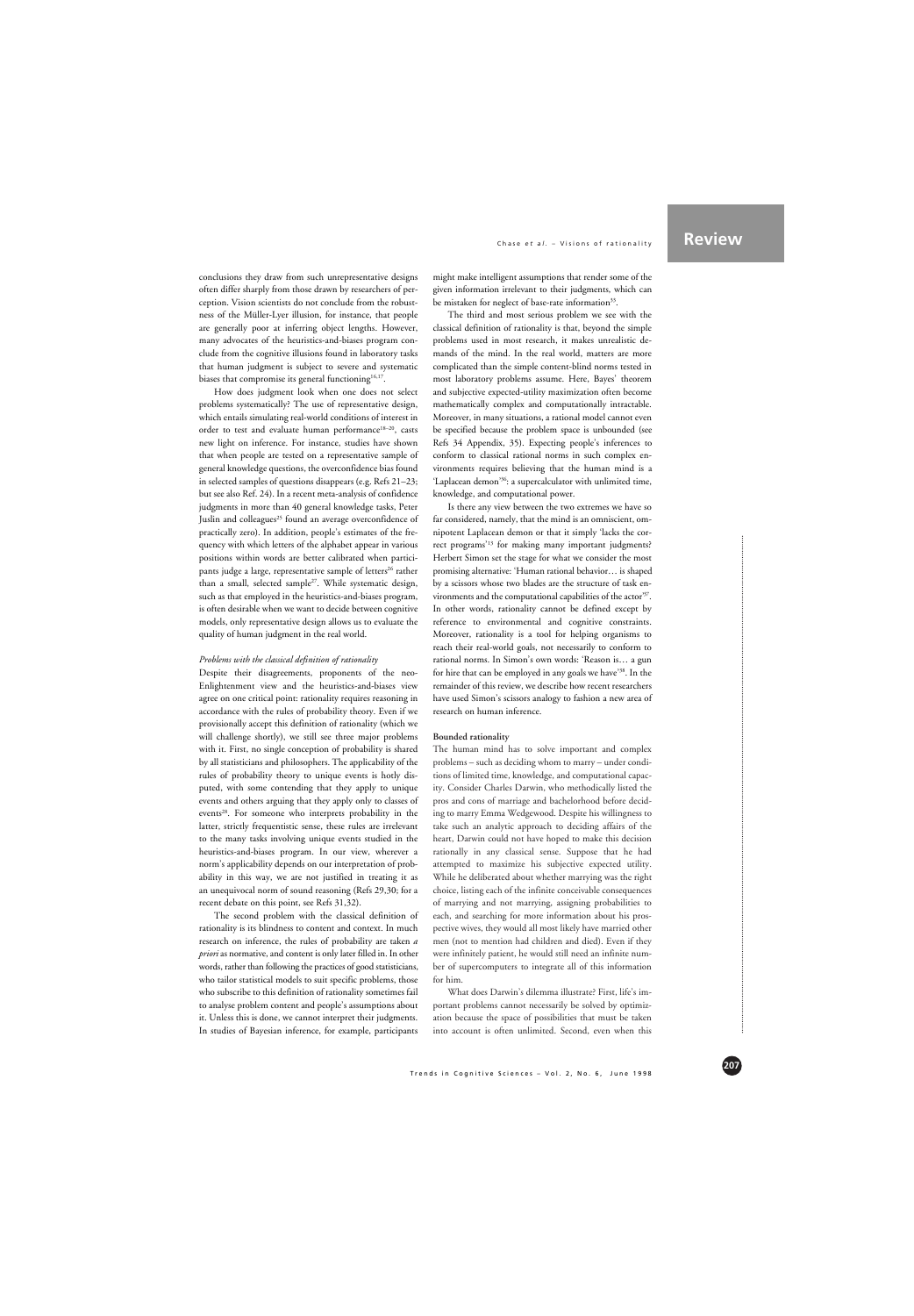space is limited and knowledge is complete, optimization is often impossible to achieve in any real system owing to the computational demands it poses; after all, even Gary Kasparov's arch rival Deep Blue is unable to optimize its moves fully in the well-defined problem space of chess.

Simon proposed that, because of the above constraints, human inference in the real world exhibits 'bounded rationality' rather than the classical rationality assumed by optimal models in psychology, economics, and biology (for a relevant debate, see Refs 35,39). The key feature of bounded rationality is limited information search, which requires some kind of stopping rule. Note that here search can refer either to search for alternatives (e.g. mates), or search for each alternative's values on particular cues (e.g. a potential mate's age, sense of humor, etc.). We now describe various interpretations of bounded rationality, saving the one we favor until last<sup>40</sup>.

Some researchers in psychology and economics define bounded rationality as constrained optimization, that is, optimizing relative to a criterion while taking the costs of time, information search, and computation into account (e.g. Refs 34,41–43). This stopping rule – to terminate search when its costs outweigh its benefits – is deceptively simple. In fact, the optimization is simply shifted to the problem of determining when to terminate search, which means that this brand of bounded rationality is saddled with the very intractability that it is intended to eliminate<sup>44</sup>. Unsurprisingly, most economists have not embraced bounded rationality in this form because they 'are in the market for methods for reducing the number of parameters to explain data, and a reduction is not what bounded rationality promises<sup>'42</sup>.

The most prominent approach of this type, 'rational analysis'34,41, is predicated on the assumptions that human cognition is adaptive and that adaptation amounts to optimization. It entails specifying the goals of the cognitive system, developing a formal model of the environment, and deriving the optimal behavioral function based on the goals, formal model, and minimal cognitive constraints. This function is then compared to human performance, and the model duly refined to bring the two into closer correspondence. The cognitive constraints that rational analysis takes into account include deliberation costs and short-term memory limitations. Rational heuristics can conserve cognitive resources by exploiting environmental regularities (e.g. the rarity of most cues and target variables; see Refs 45,46) to simplify the task of optimization.

The rational analysis approach has made impressive progress in developing ecologically appropriate norms to which one can compare human performance in memory, categorization, hypothesis testing and causal inference<sup>34,41,45</sup>. Furthermore, it has demonstrated that some of the most robust findings in cognitive psychology (e.g. power-law learning) can be illuminated by ecological analysis. Still, this approach has important limitations. First, it can be performed only in situations in which an optimal solution can be worked out. Second, devising a computationally tractable rational model requires making vastly simplifying assumptions about the real-world environment (e.g. assuming that cues are independent to trim down Bayesian computations; Refs 34,41). Moreover, because rational analysis starts with a full-blown optimal model made up of mathematical rather than psychological components, it is not well suited to building plausible models of human cognitive processes<sup>35</sup>. As John R. Anderson, who spearheaded rational analysis, has himself observed: 'It is in the spirit of a rational analysis to prescribe what the behavior of a system should be rather than how to compute it<sup>'41</sup>.

Some have suggested that the cognitive heuristics identified in the heuristics-and-biases program, such as representativeness and availability, exhibit bounded rationality<sup>10,13,47</sup>. Early research on cognitive heuristics certainly served to demonstrate that human inference does not always conform to classical rational norms. It also encouraged researchers to explore the hypothesis that people rely on cognitive heuristics made up of simple psychological processes rather than formal procedures in order to make inferences. However, to date, the cognitive heuristics posited in this literature have not been formalized such that one could either simulate or analyse mathematically their behavior (for a counter-example, see Ref. 48), thus leaving them free to account for all kinds of performance *post hoc* (for a rebuttal of this point, see Ref. 31). Furthermore, it has not been specified whether or how such heuristics capitalize on environmental structure to make inferences, which is central to Simon's original conception of bounded rationality.

We now describe some models of bounded rationality that capture both the environmental and the cognitive blades of Simon's scissors. Their most critical feature is that they include smart, simple rules for stopping information search. We refer to heuristics based on limited (cue) search as 'fast and frugal'40.

#### *Fast and frugal heuristics*

Which has the larger population: San Diego or San Antonio? If you are not American, you will probably guess San Diego. Why? Because you have heard of it, and the chances are that you have never heard of San Antonio. If you are American, however, you probably recognize both cities, and thus cannot rely on the 'recognition heuristic' to make your choice<sup>40</sup>. In this context, the recognition heuristic can be summarized in one sentence: if you recognize one object and not the other, then infer that the recognized object has the higher value on the target variable; if you do not recognize either object, then guess.

What happens if you recognize both cities? In that case, you have to retrieve information from memory to make an inference. 'Take The Best' is a fast and frugal heuristic for using this information<sup>49</sup>. Imagine that we have a set of objects, all German cities with more than 100,000 inhabitants, and a target variable, population size. Each city can be characterized on a number of binary (or dichtomized) cues, each of which predicts population size to varying degrees. For instance, cities with major-league soccer teams tend to be larger. In Take The Best, the objects are compared on the most valid cue, the second most valid cue, and so on until a cue on which the objects differ is found (see Fig. 1). All that Take The Best needs to learn – or to estimate – is the rank order of cues by validity. Moreover, its stopping rule for information search is very simple: take the best cue (i.e. the most valid one that discriminates) and ignore the rest. The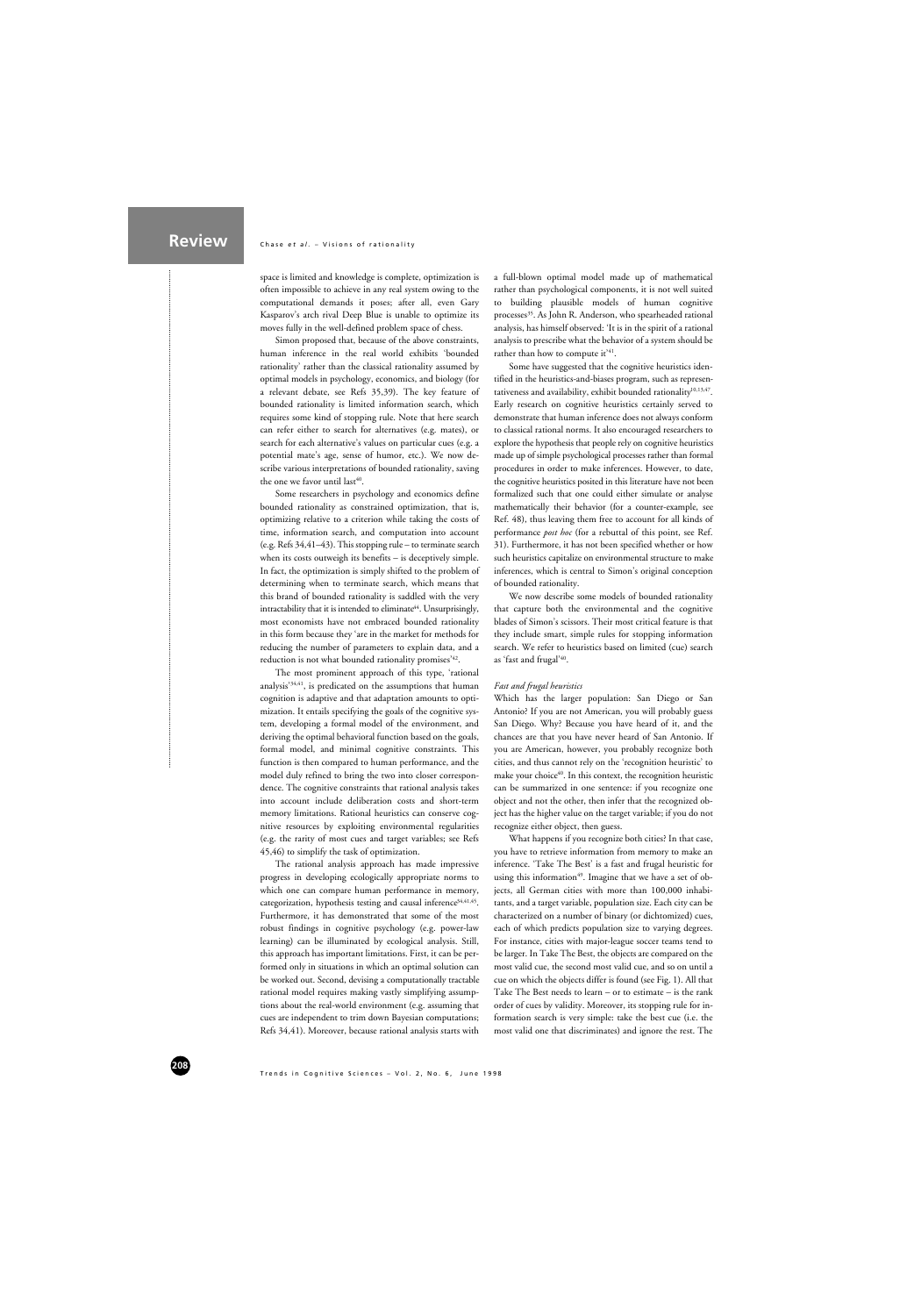**209**



first step of Take The Best is always the recognition heuristic, which enables it to exploit ignorance to make smart inferences. (The recognition heuristic could be the first step of other inference strategies as well; see Ref 37.)

Using the recognition heuristic might be smart, but do people actually use it? Empirical results suggest that they do. In one study, American students were asked to make hundreds of inferences about which member of pairs of German cities (e.g. Bielefeld or Munich) was larger. In over 90% of the choices in which recognition discriminated between alternatives, participants in this study opted for the recognized city<sup>40</sup>. Clearly, a person who recognizes all objects cannot use the recognition heuristic (which in the German city environment generally discriminated well between larger and smaller cities, for this American sample). A counter-intuitive implication of this is that someone with less knowledge can actually make more accurate inferences under some conditions, a prediction supported by empirical results (the 'less-is-more effect'; Refs 40,49).

When inferring target variables as diverse as population sizes and high-school drop-out rates, computer simulation results show that Take The Best roughly matches or outperforms in inferential accuracy a number of linear models that integrate across all cues, such as multiple regression and a unitweighted linear model called 'Dawes' rule'. Even more surprisingly, the 'Minimalist' heuristic, a poor cousin of Take The Best that selects cues in random order, also fares well relative to these computationally more expensive algorithms. Take The Best thrives particularly well compared with integration algorithms when generalizations have to be made (i.e. when test set  $\neq$  training set) rather than when data have to be fitted (i.e. when test set = training set). This is because algorithms that integrate all available information, such as multiple regression, tend to suffer from overfitting, whereas Take The Best relies disproportionately on cues that exhibit greater invariance, at least in the data environments in which it has been tested so far.

Table 1 shows the results of a simulated competition (excluding the recognition heuristic) between Take The Best, Minimalist, Dawes' rule, and multiple regression in which the target variable was rates of homelessness in 50 US cities. The left column indicates the average number of cues that each algorithm had to look up (out of a total possible of six), which was roughly the same in both types of competition. The center and right columns show the percentages of correct binary inferences each algorithm made when the test set was equal to and not equal to the training set, respectively.

Take The Best and Minimalist are clearly more frugal in their use of information than the two integration algorithms, yet are about as accurate as the others. Even more remarkably, Take The Best actually outperforms multiple regression when generalization is required.

## **Ecological rationality**

Fast and frugal heuristics can perform about as well as algorithms that require much more information, and in a serial architecture, more time. What is their secret? The answer lies in their 'ecological rationality'. Such heuristics capitalize on environmental regularities to make smart inferences. For instance, the recognition heuristic exploits the fact that our ignorance is often systematically related to variables that we want to infer (for example, we are more likely to recognize big cities, companies, and universities than small ones).

Mathematical analysis can help us to understand where and why Take The Best can (or cannot) be more accurate than a weighted linear model in which the weights are the

| <b>Algorithm</b>     | Average number of<br>cues looked up | Percent correct binary inferences    |                                                |
|----------------------|-------------------------------------|--------------------------------------|------------------------------------------------|
|                      |                                     | Test set the same<br>as training set | <b>Test set different</b><br>from training set |
| Minimalist           | 2.1                                 | 61                                   | 56                                             |
| <b>Take The Best</b> | 2.4                                 | 69                                   | 63                                             |
| Dawes' rule          | 6                                   | 66                                   | 58                                             |
| Multiple regression  | 6                                   | 70                                   | 61                                             |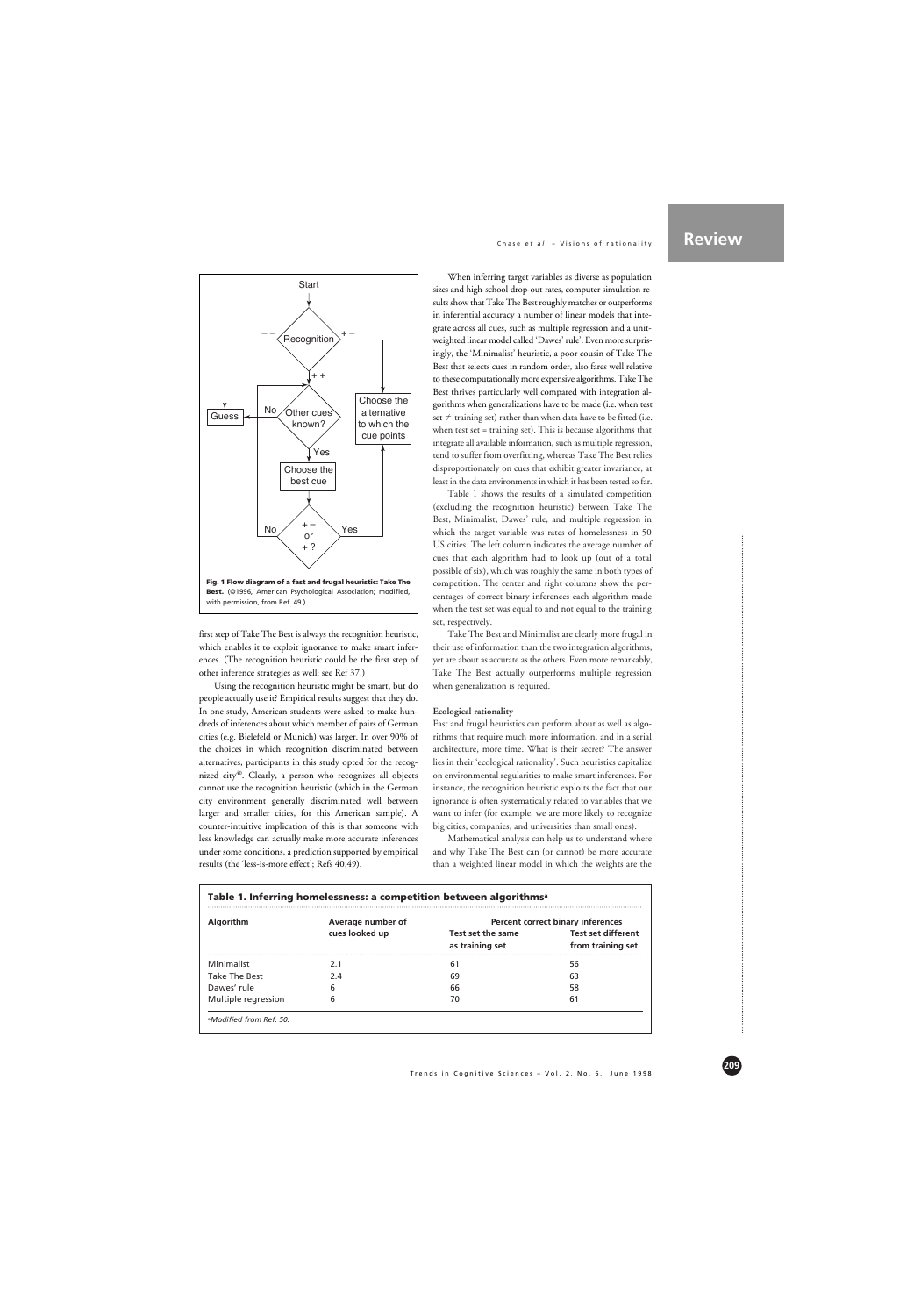**210**

correlations between cues and the target variable<sup>40,51</sup>. The set of non-redundant binary cues in any environment is finite. Where known cues are abundant (i.e. their number approaches this finite maximum), weighted linear models tend to be more accurate (and their accuracy approaches 100%), whereas where known cues are scarce (i.e. their number is small relative to  $log_2N$ , where *N* is the total number of objects), Take The Best is on average more accurate. In addition, when the weights are non-compensatory; that is, the weight of each cue exceeds the weights of all those below it in the cue order, the faster and more frugal Take The Best cannot be surpassed by any weighted linear model.

Because the information available in the environment (and in the organism's memory) is often scarce, Take The Best might do well in a wide range of real-world situations. However, no single heuristic can make good decisions in every environment because ecological rationality necessarily implies specificity. The more ecological assumptions are built into a heuristic, the less well it will generalize to environments in which those assumptions are not met. Thus, the mind's 'adaptive toolbox' most likely includes a panoply of heuristics suited for use in different situations<sup>52-54</sup>. As candidate tools, we and our colleagues have developed fast and frugal heuristics for a variety of problems<sup>40</sup>, including categorization (see also Ref. 55), mate choice, and quantitative estimation.

In natural environments, information comes in some forms and not others. Ecologically rational heuristics not only take specific environmental structures for granted, but are tuned to work on specific information representations. Unlike probability theory, real systems – whether computers or brains – are not indifferent to how numerical information is represented. For instance, a pocket calculator has an algorithm for multiplication. However, because it is designed to work on numbers entered in base 10 rather than base 2, it would appear to have no algorithm for multiplication at all if one gave it binary numbers as input<sup>56</sup>.

To what representations of numerical information might our cognitive algorithms be tuned? The problems typically used in research on inductive inference express information in terms of probabilities or percentages, which are historically a very recent invention. They would not have been encountered in any form in the environments of our evolutionary ancestors, nor can they be directly experienced today, notwithstanding their ubiquity in the media. A more naturalistic way to represent numerical information is in natural frequencies: absolute frequencies that have not been normalized with respect to the base rates (see Box 1). From these considerations we can predict that our cognitive algorithms are more probably designed to reason about numerical information in the form of natural frequencies rather than probabilities.

One of the key findings of the heuristics-and-biases program is that people overweight new data relative to base rates in judging posterior probabilities in Bayesian inference problems (e.g. the probability that a person who tests positive for HIV really has it), which is generally referred to as 'baserate neglect'<sup>10</sup>. Some of these results may be attributable to the fact that the Bayesian model taken as normative ignores relevant aspects of content or context<sup>33,61</sup>. Still, there are problems in which the Bayesian answer seems appropriate and yet to which people give decidedly non-Bayesian responses. How well would people solve these problems if the information were presented in terms of natural frequencies rather than probabilities? As it turns out, they look much more like Bayesians (see Box 1 and Ref. 58). The reason seems to be computational simplicity: whereas plugging the necessary probabilities into Bayes' theorem requires several steps of multiplication and division, computing posterior probabilities from natural frequencies boils down to simply dividing the number of hits (e.g. people who test positive and really have HIV) by the sum of hits and false alarms (e.g. all people who test positive). In other words, the frequency representation does part of the work for us.

Teaching people to convert probabilities into natural frequencies has been shown to be a powerful tool for training students in Bayesian reasoning<sup>59</sup>. Natural frequency representations also help experts, such as physicians, to make diagnostic inferences<sup>60</sup> and have immediate applications in other contexts, for instance, in helping AIDS counselors and their patients interpret HIV test results<sup>61</sup>.

### **Social rationality**

So far we have characterized Simon's ecological blade strictly in terms of the physical environment, but it reflects the social environment (the world of other organisms) as well. We begin our discussion of 'social rationality' by describing some situations in which adhering to social norms is rational although it conflicts with internal consistency, which is often seen as the defining feature of rational choice in decision theory and behavioral economics.

In real-world social contexts, consistency in choice is not always in one's best interest. In competitive situations, it is sometimes desirable to exhibit adaptively unpredictable, or protean, behavior, so that other people and animals cannot predict what one will do<sup>62,63</sup>. For example, our chances of winning a tennis match would be compromised if our opponent knew a stable, consistent order in which we chose to serve to the left or the right during a match. Similarly, when being pursued by a predator that might be able to outrun it, a prey animal would be unwise to flee along a straight, predictable path, even if not doing so means taking longer to cover the same distance<sup>62</sup>.

One of the basic principles of internal consistency in choice is known as 'Property  $\alpha$ '. Informally speaking, it requires that if you choose A over B, you should do so independently of the other alternatives in the choice set. At first blush, one might believe that all violations of Property  $\alpha$  are irrational. However, our social values and goals sometimes conflict with this principle. Imagine, for example, that you are at a dinner party. At dessert, it looks as if there are fewer pastries than there are guests. By the time the dessert tray gets to you, there is only one pastry left, a chocolate eclair. If you know that another of the guests has not yet taken a dessert, out of politeness you might choose to have nothing over having the eclair. However, if the host were to replenish the pastry supply, you might well choose to eat that same eclair over having nothing. In other words, after choosing B (nothing) over A (the eclair), you might choose A over B just because other items were added to the choice set.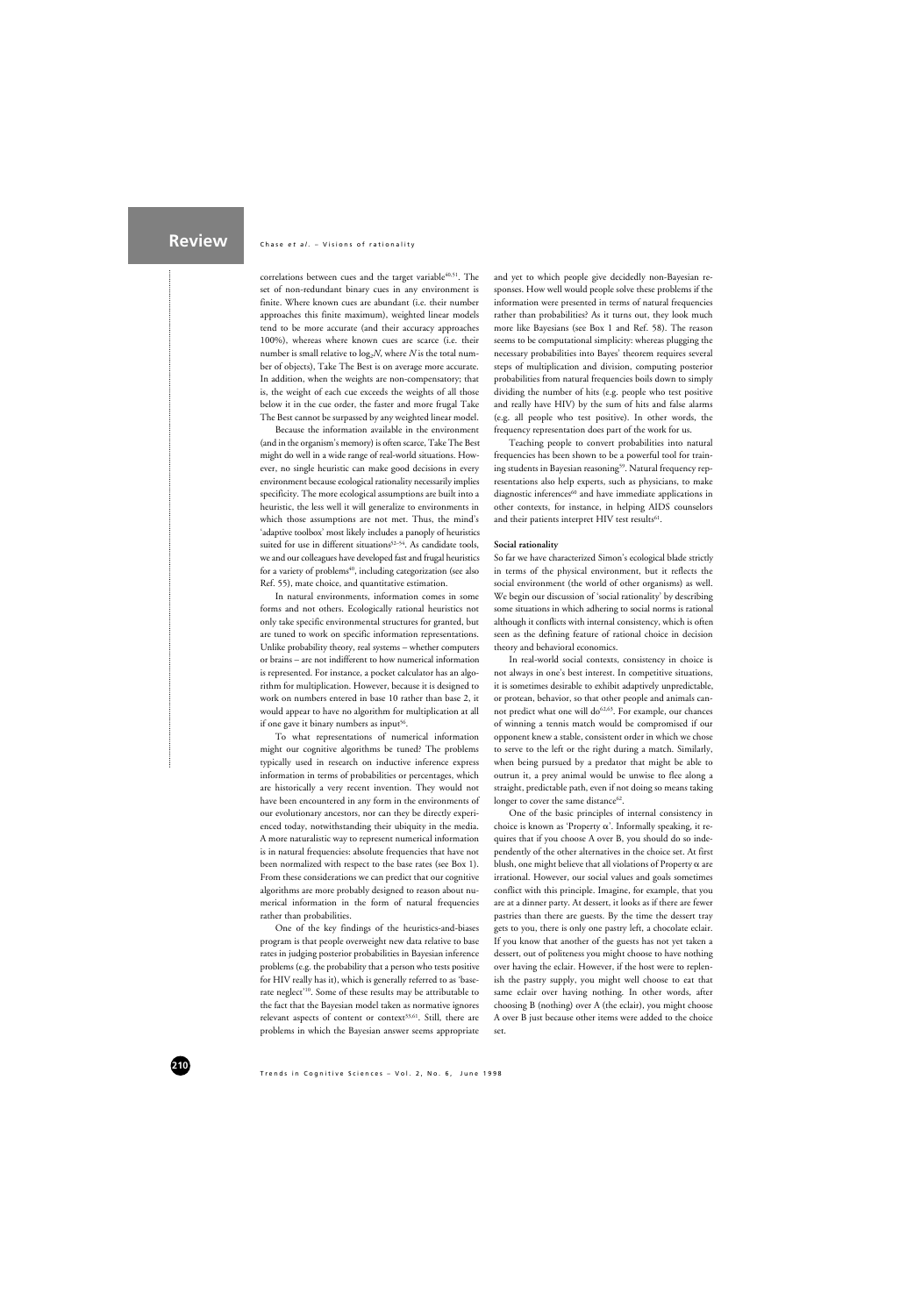## **Review**

## Box 1. Anyone can be a Bayesian

Consider the way in which information is represented in the following Bayesian inference problem (adapted from Ref. a):

The probability of breast cancer is 1% for a woman at age 40 who participates in routine screening. If a woman has breast cancer, the probability is 80% that she will have a positive mammography. If a woman does not have breast cancer, the probability is 9.6% that she will also have a positive mammography.

A woman in this age group had a positive mammography in a routine screening. What is the probability that she actually has breast cancer? (Answer: \_\_\_\_%)

Inserting the given numbers into Bayes' thereom (see Fig.) gives a posterior probability, *p*(cancer|positive), of 7.8%. However,



Fig. Differential complexity of Bayesian computations based on probabilities (left) and natural frequencies (right). (see text for explanation.) (©1995, American Psychological Association; modified, with permission, from Ref. b.)

95 out of 100 physicians who solved this problem estimated the probability to be between 70% and 80% (Ref. a), an order of magnitude greater than that given by Bayes' theorem. This is a gross error, one that in a real medical context could have serious consequences for patients' well being (at least until a biopsy can be performed). This apparent example of base-rate neglect seems to justify the dire conclusions about human rationality drawn in the heuristics-and-biases program.

However, notice that the mammography problem above is presented in terms of single-event probabilities (e.g. that a particular woman has breast cancer). Human cognitive algorithms for this type of inference, if they exist, are most likely to be designed to operate on numerical information in the form in which humans have gathered it over evolutionary history – natural frequencies; that is, absolute frequencies that have not been nor-

We have probably all violated Property  $\alpha$  in similar situations. Does this make us irrational? Not if we take the social environment into account<sup>64</sup>: being polite pays off. malized with respect to the base rates. Here is how the mammography problem looks when expressed in natural frequencies:

Ten out of every 1000 women at age 40 who participate in routine screening have breast cancer. Eight out of these ten women with breast cancer will get a positive mammography. Of the 990 women without breast cancer, 95 will also get a positive mammography.

Here is a new representative sample of women at age 40 who got a positive mammography in routine screening. How many of these women do you expect actually to have breast cancer? (Answer: \_\_\_\_\_ out of \_\_\_\_)

When students who had never heard of Bayesian inference were given problems like this one, they responded like

> Bayesians in 46% of problems, whereas students who received them in probabilities solved only 16% correctly<sup>b</sup>. Among physicians with an average of 14 years professional experience, the benefit of frequency information was equally strong (again 46% made Bayesian responses compared with 10% given probabilities<sup>c</sup>). In a less complex medical decision-making problem, the percentage of Bayesian solutions found with frequencies rose to 76% (Ref. d).

> Why should people reason so much better when given frequencies rather than probabilities? Imagine two people trying to solve the mammography problem (see Fig.). While the person on the left struggles to combine the probabilities according to Bayes' theorem, the person on the right simply has to divide the number of hits (women with cancer and positive mammography) by the total number of hits and false alarms (all women with positive mammography). Thus, instead of taking in frequency information, converting it to probabilities, and plugging them into Bayes' theorem, the mind can simply tally the frequencies and perform a simpler computation. This is an example of how cognitive algorithms make the environment do some of the work for them:

natural frequencies carry base-rate information without explicitly representing it.

#### References

- a Eddy, D.M. (1982) Probabilistic reasoning in clinical medicine: Problems and opportunities, in *Judgements under Uncertainty: Heuristics and Biases* (Kahneman, D., Slovic, P. and Tversky, A., eds), pp. 249–267, Cambridge University Press
- b Gigerenzer, G. and Hoffrage, U. (1995) How to improve Bayesian reasoning without instruction: frequency formats *Psychol. Rev.* 102, 684–704
- c Hoffrage, U. and Gigerenzer, G. (1998) Using natural frequencies to improve diagnostic inferences *Academic Medicine* 73, 538–540
- d Cosmides, L. and Tooby, J. (1997) Are humans good intuitive statisticians after all? Rethinking some conclusions from the literature on judgment under uncertainty *Cognition* 58, 1–73

Not being so could anger others and lessen the chances that other people will cooperate with us in the future. Thus, for many of us, violating the social rule 'don't take the last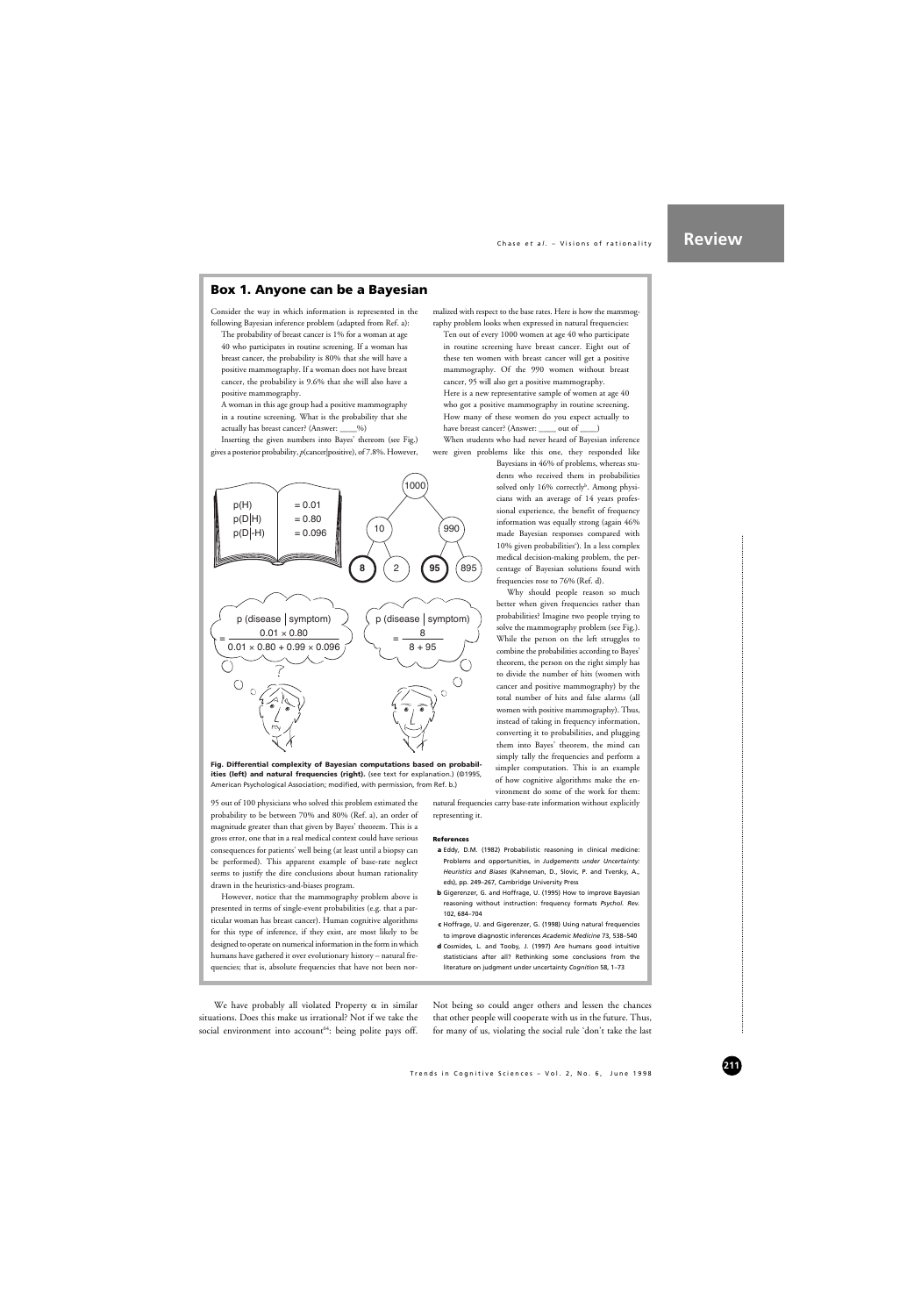## Outstanding questions

- It has been proposed that the mind has an 'adapative toolbox' of specialized cognitive heuristics suited to different problems<sup>52-54</sup>. What heuristics are in the adaptive toolbox? What environmental cues might determine whether one heuristic is triggered as opposed to another?
- What are the structures of the environments in which specific heuristics perform well or badly, and why? To what extent are people sensitive to these structures and in what terms can we describe them?
- The recognition heuristic relies on recognition memory, which develops early ontogenetically and arose early phylogenetically. What other fundamental psychological abilities might serve as building blocks for fast and frugal heuristics?
- What criteria other than accuracy (e.g. speed, computational complexity) are relevant to evaluating the performance of different heuristics? How well do fast and frugal heuristics fare relative to optimal ones by these criteria? Which heuristics come closest to mimicking human performance on these various measures?
- What role do emotions and culture play in bounded rationality? How might specific emotions, such as love and disgust, help people to make adaptive decisions (e.g. by stopping information search)? Does following social norms provide a fast and frugal way to bypass deliberation by the individual?

piece of cake' carries higher costs than violating Property  $\alpha$ , which, after all, will only offend a handful of decision theorists and economists. Of course, we can always account for this example of inconsistency by arguing that the nature of the eclair changed with the change in the choice set; that is, it ceased to be the last dessert. But the point here is that if we allow the meeting of social expectations into our definition of rationality, then we can predict such choices rather than having to explain them *post hoc*.

Another context in which being socially rational requires deviating from a content-blind norm is in the famous 'Linda problem'. In this problem participants read: 'Linda is 31 years old, single, outspoken, and very bright… As a student, she was deeply concerned with issues of discrimination and social justice…' They are then asked to choose which hypothesis is more 'probable': that Linda is a bank teller (T) or that Linda is a bank teller and is active in the feminist movement  $(T+F)$ . In most studies, 80-90% of participants rank  $T+F$  as more probable than T (Ref. 65). This effect – known as the conjunction fallacy – is widely interpreted as a violation of the conjunction rule, according to which the probability of a conjoint event cannot exceed the probability of any of its constituents.

In the Linda problem, participants have to infer what the experimenter means by 'probable,' a term that in natural language has multiple, related meanings, most of which cannot be reduced to mathematical probability (e.g. 'plausible' or 'conceivable'). Which of these meanings do they infer? One possible answer can be derived from Paul Grice's theory<sup>66</sup> of conversational reasoning, which holds that it is reasonable for the audience (participant) to assume that the communicator (experimenter) will follow certain social rules governing communication. If they assume that the 'relevance maxim', by which the audience expects the communicator's contribution to be relevant to the conversation, applies in the Linda problem, participants should infer that 'probable' does not refer to mathematical probability, because a mathematical interpretation would render the description of Linda irrelevant to the requested judgment<sup>67</sup>.

Based on this analysis, one can construct a social context in which people following the relevance maxim are more likely to infer a mathematical meaning. If, immediately before the probability judgment, participants are asked for a judgment that renders Linda's description relevant – such as a typicality judgment (i.e. 'How good an example of a bank teller is Linda?') – then adherence to the conjunction rule should increase. Indeed, this is what Hertwig observed<sup>68</sup>: among participants asked to make a typicality judgment first, the percentage following the conjunction rule was on average 40 percentage points higher than that among participants who made the probability judgment immediately. It has also been shown that asking participants to estimate frequencies in conjunction problems (e.g. '*How many* people like Linda are bank tellers?') dramatically increases the percentage of judgments consistent with the conjunction rule<sup>65,69</sup>, perhaps because the frequency representation eschews the ambiguity of the term 'probable'68. Conversational analysis has revealed still other relevance-preserving inferences drawn in the Linda problem that lead participants to violate the conjunction rule (e.g. Ref. 70).

Such re-analyses of apparent cognitive biases highlight the hazards of confusing with irrationality the human ability to make intelligent semantic and pragmatic inferences71. Many researchers are pushing the limits of our knowledge about social rationality in still other ways by studying, for instance, how people reason about deontic conditionals (relating to duty or obligation) and social contracts53,72–74, and how emotions, traditionally thought to undermine reason, might actually help people to think and decide rationally<sup>75,76</sup>. This research demonstrates that social values and goals deserve a place in both cognitive explanations and definitions of rationality.

## **Conclusion**

We began by challenging the classical vision of human rationality as adherence to the norms of probability theory and logic. Not only are these norms inherently problematic when applied without regard to content and context, but they fail to capture what it means to be rational either in ancestral environments or in the modern world. The mind has evolved to tackle important adaptive problems, not to solve mathematical brain-teasers. We argue that to discover how the mind works, and how well, we need to understand how the mind functions under its own constraints – its bounded rationality – and how it exploits the structure of the social and physical environments in which it must reach its goals – its ecological rationality. By adding these perspectives to our theoretical scope, we broaden and deepen our vision of rationality.

#### Acknowledgements

We are grateful to Peter Ayton, Seth Bullock, L. Elizabeth Crawford, David E. Over, and an anonymous reviewer for helpful comments on an earlier draft of this review, and to Laura Martignon and Peter M. Todd for fruitful discussion of some of its major points.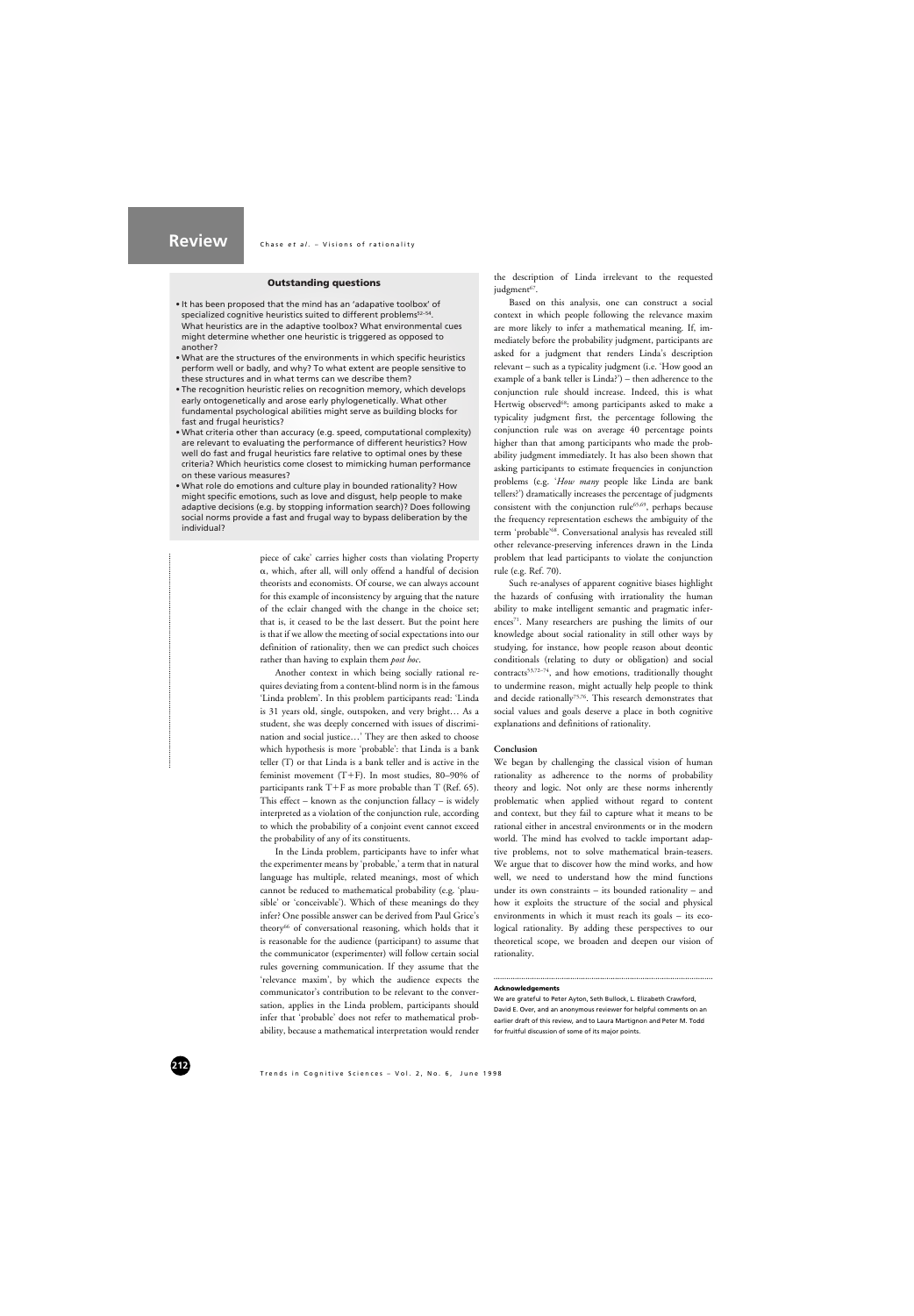#### References

- 1 Klein, G. (1998) *Sources of Power: How People Make Decisions*, MIT Press 2 Petrie, M. (1994) Improved growth and survival of offspring of
- peacocks with more elaborate trains *Nature* 371, 598–599 3 Laplace, P.S. (1951) *A Philosophical Essay On Probabilities* (translated
- Truscott, F.W. and Emory, F.L.), Dover (originally published 1814)
- 4 Lipps, T. (1880) Die Aufgabe der Erkenntnistheorie und die Wundt'sche Logik I. (The task of epistemology and Wundtian logic I.) *Philosophische Monatshefte* 16, 529–539
- 5 Daston, L. (1988) *Classical Probability in the Enlightenment*, Princeton University Press
- 6 Peterson, C.R. and Beach, L.R. (1967) Man as an intuitive statistician *Psychol. Bull.* 68, 29–46
- 7 Rips, L.J. (1994) *The Psychology of Proof: Deductive Reasoning in Human Thinking*, MIT Press
- 8 Kreps, D.M. (1990) *A Course in Microeconomic Theory*, Princeton University Press
- 9 von Winterfeldt, D. and Edwards, W. (1986) *Decision Analysis and Behavioral Research*, Cambridge University Press
- 10 Kahneman, D., Slovic, P. and Tversky, A. (1982) *Judgment Under Uncertainty: Heuristics and Biases*, Cambridge University Press
- 11 Evans, J.St-B.T., Newstead, S.E. and Byrne, R.M.J. (1993) *Human Reasoning: The Psychology of Deduction*, Erlbaum
- 12 Lopes, L.L. (1991) The rhetoric of irrationality *Theory Psychol.* 1, 65–82
- 13 Slovic, P., Fischhoff, B. and Lichtenstein, S. (1976) Cognitive processes and societal risk taking, in *Cognition and Social Behavior* (Carrol, J.S. and Payne, J.W., eds), pp. 165–184, Erlbaum
- 14 Gould, S.J. (1992) *Bully for Brontosaurus: Further Reflections in Natural History*, Penguin Books
- 15 Thaler, R. (1991) *Quasi Rational Economics,* Russell Sage Foundation
- 16 Piattelli-Palmarini, M. (1994) *Inevitable Illusions: How Mistakes of Reason Rule Our Minds*, John Wiley & Sons
- 17 Tversky, A. and Kahneman, D. (1974) Judgment under uncertainty: heuristics and biases *Science* 185, 1124–1131
- 18 Brunswik, E. (1956) *Perception and the Representative Design of Psychological Experiments* (2nd edn), University of California Press
- 19 Cooksey, R.W. (1996) *Judgment Analysis: Theory, Methods and Applications*, Academic Press
- 20 Hammond, K. (1996) *Human Judgment and Social Policy: Irreducible Uncertainty, Inevitable Error, Unavoidable Injustice*, Oxford University Press
- 21 Gigerenzer, G., Hoffrage, U. and Kleinbölting, H. (1991) Probabilistic mental models: a Brunswikian theory of confidence *Psychol. Rev.* 98, 506–528
- 22 Juslin, P. (1994) The overconfidence phenomenon as a consequence of informal experimenter-guided selection of almanac items *Organ. Behav. Hum. Decis. Processes* 57, 226–246
- 23 Soll, J.B. (1996) Determinants of overconfidence and miscalibration: the roles of random error and ecological structure *Organ. Behav. Hum. Decis. Processes* 65, 117–137
- 24 Griffin, D. and Tversky, A. (1992) The weighing of evidence and the determinants of confidence *Cognit. Psychol.* 24, 411–435
- 25 Juslin, P., Olsson, H. and Winman, A. The calibration issue: theoretical comments on Suantak, Bolger, and Ferrell (1996) *Organ. Behav. Hum. Decis. Processes* (in press)
- 26 Sedlmeier, P., Hertwig, R. and Gigerenzer, G. (1998) Are judgments of the positional frequencies of letters systematically biased due to availability? *J. Exp. Psychol. Learn. Mem. Cognit.* 24, 1–17
- 27 Tversky, A. and Kahneman, D. (1973) Availability: a heuristic for judging frequency and probability *Cognit. Psychol.* 5, 207–232
- 28 Gigerenzer, G. *et al.* (1989) *The Empire of Chance: How Probability Changed Science and Everyday Life*, Cambridge University Press
- 29 Gigerenzer, G. (1991) How to make cognitive illusions disappear: beyond 'heuristics and biases', in *European Review of Social Psychology* (Vol. 2) (Stroebe, W. and Hewstone, M., eds), pp. 83–115, John Wiley & Sons
- 30 Gigerenzer, G. (1994) Why the distinction between single-event probabilities and frequencies is important for psychology (and vice versa), in *Subjective Probability* (Wright, G. and Ayton, P.*,* eds), pp. 129–161, John Wiley & Sons
- 31 Kahneman, D. and Tversky, A. (1996) On the reality of cognitive

illusions: a reply to Gigerenzer's critique *Psychol. Rev.* 103, 582–591 32 Gigerenzer, G. (1996) On narrow norms and vague heuristics: a reply to Kahneman and Tversky (1996) *Psychol. Rev.* 103, 592–596

- 33 Birnbaum, M.H. (1983) Base rates in Bayesian inference: signal detection analysis of the cab problem *Am. J. Psychol.* 96, 85–94
- 34 Anderson, J.R. (1990) *The Adaptive Character of Thought*, Erlbaum 35 Simon, H.A. (1991) Cognitive architectures and rational analysis: comment,
- in *Architectures for Intelligence* (van Lehn, K., ed.), pp. 25–40, Erlbaum 36 Wimsatt, W.C. (1976) Reductionism, levels of organization, and the
- mind–body problem, in *Consciousness and the Brain: A Scientific and Philosophical Inquiry* (Globus, G.G., Maxwell, G. and Savodnik, I., eds), pp. 199–267, Plenum Press
- 37 Simon, H.A. (1990) Invariants of human behavior *Annu. Rev. Psychol.* 41, 1–19
- 38 Simon, H.A. (1990) Alternative visions of rationality, in *Rationality in Action: Contemporary Approaches* (Moser, P.K., ed.), pp. 189–204, Cambridge University Press
- 39 Anderson, J.R. (1991) The place of cognitive architecture in a rational analysis, in *Architectures for Intelligence* (van Lehn, K., ed.), pp. 1–24, Erlbaum
- 40 Gigerenzer, G., Todd, P.M. and the ABC Research Group *Simple Heuristics that Make us Smart*, Oxford University Press (in press)
- 41 Anderson, J.R. (1991) Is human cognition adaptive? *Behav. Brain Sci.* 14, 471–517
- 42 Sargent, T.J. (1993) *Bounded Rationality in Macroeconomics,* Clarendon Press
- 43 Stigler, G.J. (1961) The economics of information *J. Political Econ.* 69, 213–225
- 44 Vriend, N.J. (1996) Rational behavior and economic theory *J. Econom. Behav. Organ.* 29, 263–285
- 45 Oaksford, M. and Chater, N. (1994) A rational analysis of the selection task as optimal data selection *Psychol. Rev.* 101, 608–631
- 46 Klayman, J. and Ha, Y-W. (1987) Confirmation, disconfirmation, and information in hypothesis testing *Psychol. Rev.* 94, 211–228
- 47 Oaksford, M. and Chater, N. (1992) Bounded rationality in taking risks and drawing inferences *Theory Psychol.* 2, 225–230
- 48 Smith, E.E. and Osherson, D.N. (1989) Similarity and decision making, in *Similarity and Analogical Reasoning* (Vosniadou, S. and Ortony, A., eds), pp. 60–75, Cambridge University Press
- 49 Gigerenzer, G. and Goldstein, D.G. (1996) Reasoning the fast and frugal way: models of bounded rationality *Psychol. Rev.* 103, 650–669
- 50 Gigerenzer, G., Czerlinski, J. and Martignon, L. How good are fast and frugal heuristics? in *Decision Research from Bayesian Approaches to Normative Systems: Reflections on the Contributions of Ward Edwards* (Shanteau, J., Mellers, B. and Schum, D., eds), Kluwer Academic Publishers (in press)
- 51 Martignon, L. and Hoffrage, U. Where and why is 'Take The Best' fast, frugal and fit? in *Simple Heuristics that Make us Smart* (Gigerenzer, G., Todd, P.M. and the ABC Research Group), Oxford University Press (in press)
- 52 Payne, J.W., Bettman, J.R. and Johnson, E.J. (1993) *The Adaptive Decision Maker*, Cambridge University Press
- 53 Barkow, J.H., Cosmides, L. and Tooby, J. (1992) *The Adapted Mind: Evolutionary Psychology and the Generation of Culture,* Oxford University Press
- 54 Pinker, S. (1997) *How the Mind Works*, W.W. Norton
- 55 Breiman, L., Friedman, J.H., Olshen, R.A. and Stone, C.J. (1993) *Classification and Regression Trees*, Chapman & Hall
- 56 Marr, D. (1982) *Vision: A Computational Investigation into the Human Representation and Processing of Visual Information*, W.H. Freeman
- 57 Koehler, J.J. (1996) The base rate fallacy reconsidered: descriptive, normative, and methodological challenges *Behav. Brain Sci.* 19, 1–53
- 58 Cosmides, L. and Tooby, J. (1997) Are humans good intuitive statisticians after all? Rethinking some conclusions from the literature on judgment under uncertainty *Cognition* 58, 1–73
- 59 Sedlmeier, P. (1997) Basic Bayes: a tutor system for simple Bayesian inference *Behav. Res. Methods Instrum. Comput.* 29, 328–336
- 60 Hoffrage, U. and Gigerenzer, G. (1998) Using natural frequencies to improve diagnostic inferences *Academic Medicine* 73, 538–540
- 61 Gigerenzer, G., Hoffrage, U. and Ebert, A. (1998) AIDS counseling for low-risk clients *AIDS Care* 10, 197–211
- 62 Driver, P.M. and Humphries, D.A. (1988) *Protean Behavior: The Biology*